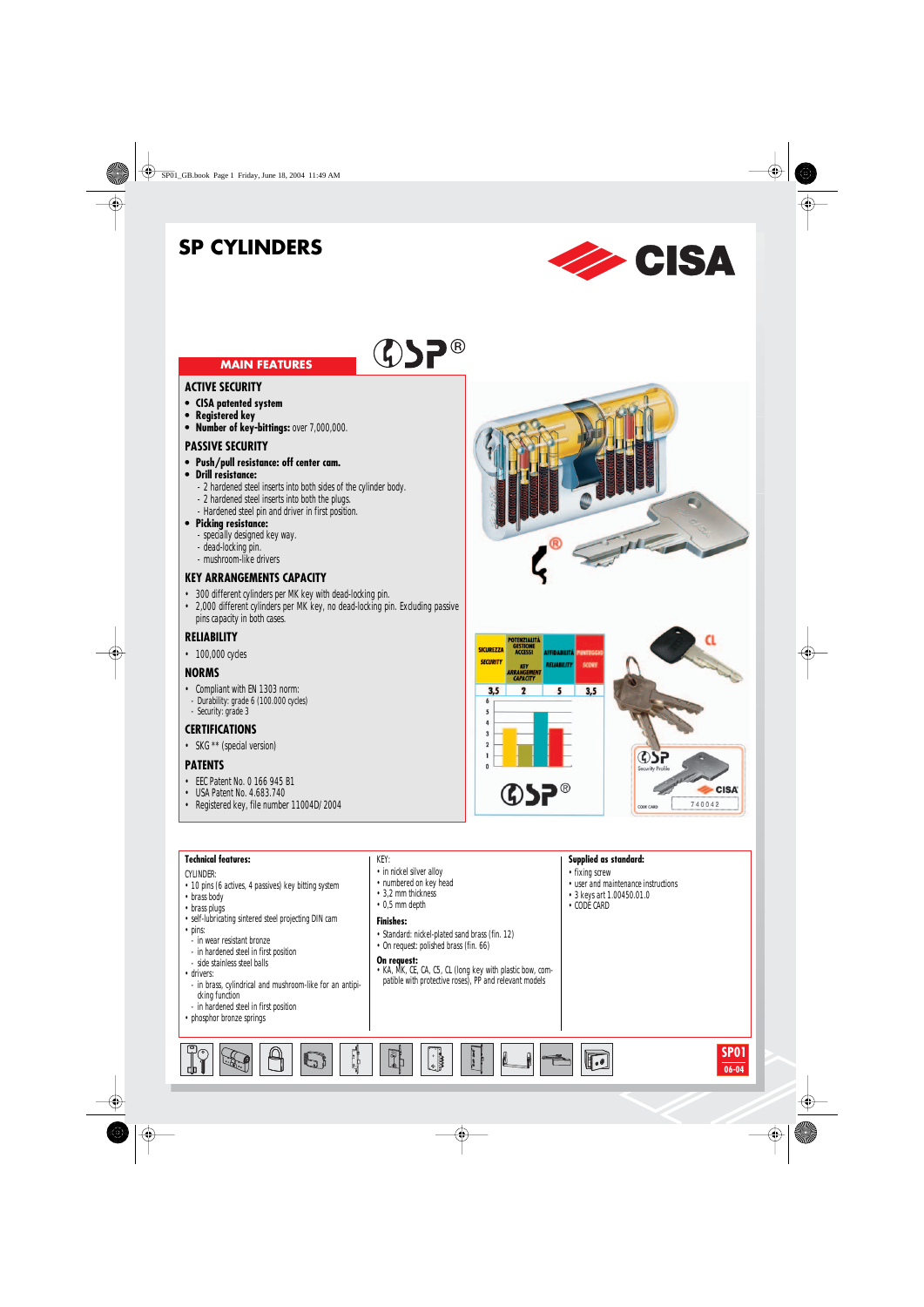| <b>SP EUROPEAN PROFILE CYLINDERS</b> |                                              |                                                                                    |          |                                     |                              |      | <b>SA</b> CISA                     |
|--------------------------------------|----------------------------------------------|------------------------------------------------------------------------------------|----------|-------------------------------------|------------------------------|------|------------------------------------|
|                                      |                                              |                                                                                    |          | $\left(\frac{8}{\kappa_{g}}\right)$ | ā                            |      | <b>ITEM</b>                        |
| <b>Type</b>                          | Description                                  | ÈΪ<br>$L$ $A$ $B$                                                                  | Key item |                                     |                              | Iуре | 들로 또 없음<br>같은 동안                   |
|                                      |                                              |                                                                                    |          | Unitweight Pieces                   |                              |      |                                    |
|                                      |                                              |                                                                                    |          |                                     |                              |      |                                    |
|                                      | • Double cylinder                            | 28/28<br>55,4 27,7 27,7 5 1 00450 011                                              |          | 0,244                               | $\mathbf{1}$                 |      | 1 08815 05 0 12                    |
| 10                                   |                                              | 30 / 30<br>59,0 29,5 29,5 6 1 00450 011                                            |          | 0,254                               | $\mathbf{1}$                 |      | 1 08815 07 0 12                    |
|                                      |                                              | 28 / 34<br>61,2 27,7 33,5 5 1 00450 011<br>30 / 33<br>62,0 29,5 32,5 6 1 00450 011 |          | 0,264                               | $\mathbf{1}$<br>$\mathbf{1}$ |      | 1 08815 06 0 12<br>1 08815 08 0 12 |
|                                      |                                              | 28/36<br>63,2 27,7 35,5 5 1 00450 011                                              |          | 0,240<br>0,270                      | $\mathbf{1}$                 |      | 1 08815 09 0 12                    |
|                                      |                                              | 30 / 35<br>64,0 29,5 34,5 6 1 00450 011                                            |          | 0,269                               | $\mathbf{1}$                 |      | 1 08815 26 0 12                    |
|                                      |                                              | 33 / 33<br>65,0 32,5 32,5 6 1 00450 011                                            |          | 0,270                               | $\mathbf{1}$                 |      | 1 08815 10 0 12                    |
|                                      |                                              | 30/40<br>69,0 29,5 39,5 6 1 00450 011                                              |          | 0,284                               | $\mathbf{1}$                 |      | 1 08815 12 0 12                    |
|                                      |                                              | 35/35<br>69,0 34,5 34,5 6 1 00450 011<br>28/42<br>69,2 27,7 41,5 5 1 00450 011     |          | 0,284<br>0,288                      | $\mathbf{1}$<br>$\mathbf{1}$ |      | 1 08815 13 0 12<br>1 08815 11 0 12 |
|                                      |                                              | 30/43<br>72,0 29,5 42,5 6 1 00450 011                                              |          | 0,293                               | $\mathbf{1}$                 |      | 1 08815 14 0 12                    |
|                                      |                                              | 37 / 37<br>73,0 36,5 36,5 6 1 00450 011                                            |          | 0,296                               | $\mathbf{1}$                 |      | 1 08815 15 0 12                    |
|                                      |                                              | 30/45<br>74,0 29,5 44,5 6 1 00450 011                                              |          | 0,297                               | $\mathbf{1}$                 |      | 1 08815 27 0 12                    |
|                                      |                                              | 35/40<br>74,0 34,5 39,5 6 1 00450 011                                              |          | 0,303                               | $\mathbf{1}$                 |      | 1 08815 28 0 12<br>1 08815 17 0 12 |
|                                      |                                              | 30 / 50<br>79,0 29,5 49,5 6 1 00450 011<br>35/45<br>79,0 34,5 44,5 6 1 00450 011   |          | 0,315<br>0,314                      | $\mathbf{1}$<br>$\mathbf{1}$ |      | 1 08815 19 0 12                    |
|                                      |                                              | 40 / 40<br>79,0 39,5 39,5 6 1 00450 011                                            |          | 0,314                               | $\mathbf{1}$                 |      | 1 08815 18 0 12                    |
|                                      |                                              | 28/54<br>81,2 27,7 53,5 5 1 00450 011                                              |          | 0,324                               | $\mathbf{1}$                 |      | 1 08815 16 0 12                    |
|                                      |                                              | 40 / 45<br>84,0 39,5 44,5 6 1 00450 011                                            |          | 0,330                               | $\overline{1}$               |      | 1 08815 30 0 12                    |
|                                      |                                              | 43/43<br>85,0 42,5 42,5 6 1 00450 011<br>30/60<br>89,0 29,5 59,5 6 1 00450 011     |          | 0,335<br>0,344                      | $\mathbf{1}$<br>$\mathbf{1}$ |      | 1 08815 46 0 12<br>1 08815 20 0 12 |
|                                      |                                              | 40/50<br>89,0 39,5 49,5 6 1 00450 011                                              |          | 0,344                               | $\mathbf{1}$                 |      | 1 08815 21 0 12                    |
|                                      |                                              | 45 / 45<br>89,0 44,5 44,5 6 1 00450 011                                            |          | 0,343                               | $\mathbf{1}$                 |      | 1 08815 29 0 12                    |
|                                      |                                              | 30 / 70<br>99,0 29,5 69,5 6 1 00450 011                                            |          | 0,376                               | $\mathbf{1}$                 |      | 1 08815 24 0 12                    |
|                                      |                                              | 35/65<br>99,0 34,5 64,5 6 1 00450 011                                              |          | 0,377                               | $\mathbf{1}$                 |      | 1 08815 22 0 12                    |
|                                      |                                              | 40/60<br>99,0 39,5 59,5 6 1 00450 011<br>50/50<br>99,0 49,5 49,5 6 1 00450 011     |          | 0,377<br>0,374                      | $\mathbf{1}$<br>$\mathbf{1}$ |      | 1 08815 25 0 12<br>1 08815 23 0 12 |
|                                      |                                              | 30 / 80<br>109,0 29,5 79,5 6 1 00450 011                                           |          | 0,405                               | $\mathbf{1}$                 |      | 1 08815 37 0 12                    |
|                                      |                                              | 40 / 70 109,0 39,5 69,5 6 1 00450 011                                              |          | 0,409                               | $\mathbf{1}$                 |      | 1 08815 35 0 12                    |
|                                      |                                              | 50 / 60 109,0 49,5 59,5 6 1 00450 011                                              |          | 0,406                               | $\mathbf{1}$                 |      | 1 08815 36 0 12                    |
|                                      |                                              |                                                                                    |          |                                     |                              |      |                                    |
|                                      | • Double cylinder clutching system           | 61,6 30,8 30,8 6 1 00450 011<br>31 / 31                                            |          | 0,230                               | 1                            |      | 1 08875 07 0 12                    |
|                                      |                                              | 31 / 35<br>65,3 30,8 34,5 6 1 00450 011                                            |          | 0,250                               | $\mathbf{1}$                 |      | 1 08875 26 0 12                    |
|                                      |                                              |                                                                                    |          |                                     |                              |      |                                    |
|                                      |                                              |                                                                                    |          |                                     |                              |      |                                    |
|                                      |                                              |                                                                                    |          |                                     |                              |      |                                    |
|                                      |                                              |                                                                                    |          |                                     |                              |      |                                    |
|                                      |                                              |                                                                                    |          |                                     |                              |      |                                    |
|                                      |                                              |                                                                                    |          |                                     |                              |      |                                    |
|                                      | • Half cylinder adjustable cam in 8 position | 30 / 10<br>39,5 29,5 10,0 6 1 00450 011                                            |          | 0,205                               | 1                            |      | 1 08835 02 0 12                    |
|                                      |                                              | 33/10<br>42,5 32,5 10,0 6 1 00450 011                                              |          | 0,179                               | $\mathbf{1}$                 |      | 1 08835 09 0 12                    |
|                                      |                                              | 35/10<br>44,5 34,5 10,0 6 1 00450 011                                              |          | 0,185                               | 1                            |      | 1 08835 07 0 12                    |
|                                      |                                              | 37/10<br>46,5 36,5 10,0 6 1 00450 011<br>40/10<br>49,5 39,5 10,0 6 1 00450 011     |          | 0,192                               | 1<br>1                       |      | 1 08835 10 0 12<br>1 08835 03 0 12 |
|                                      |                                              | 43/10<br>52,5 42,5 10,0 6 1 00450 011                                              |          | 0,201<br>0,209                      | 1                            |      | 1 08835 11 0 12                    |
|                                      |                                              | 50/10<br>59,5 49,5 10,0 6 1 00450 011                                              |          | 0,230                               | $\mathbf{1}$                 |      | 1 08835 04 0 12                    |
|                                      |                                              |                                                                                    |          |                                     |                              |      |                                    |
|                                      |                                              |                                                                                    |          |                                     |                              |      |                                    |
|                                      |                                              |                                                                                    |          |                                     |                              |      |                                    |
|                                      |                                              |                                                                                    |          |                                     |                              |      |                                    |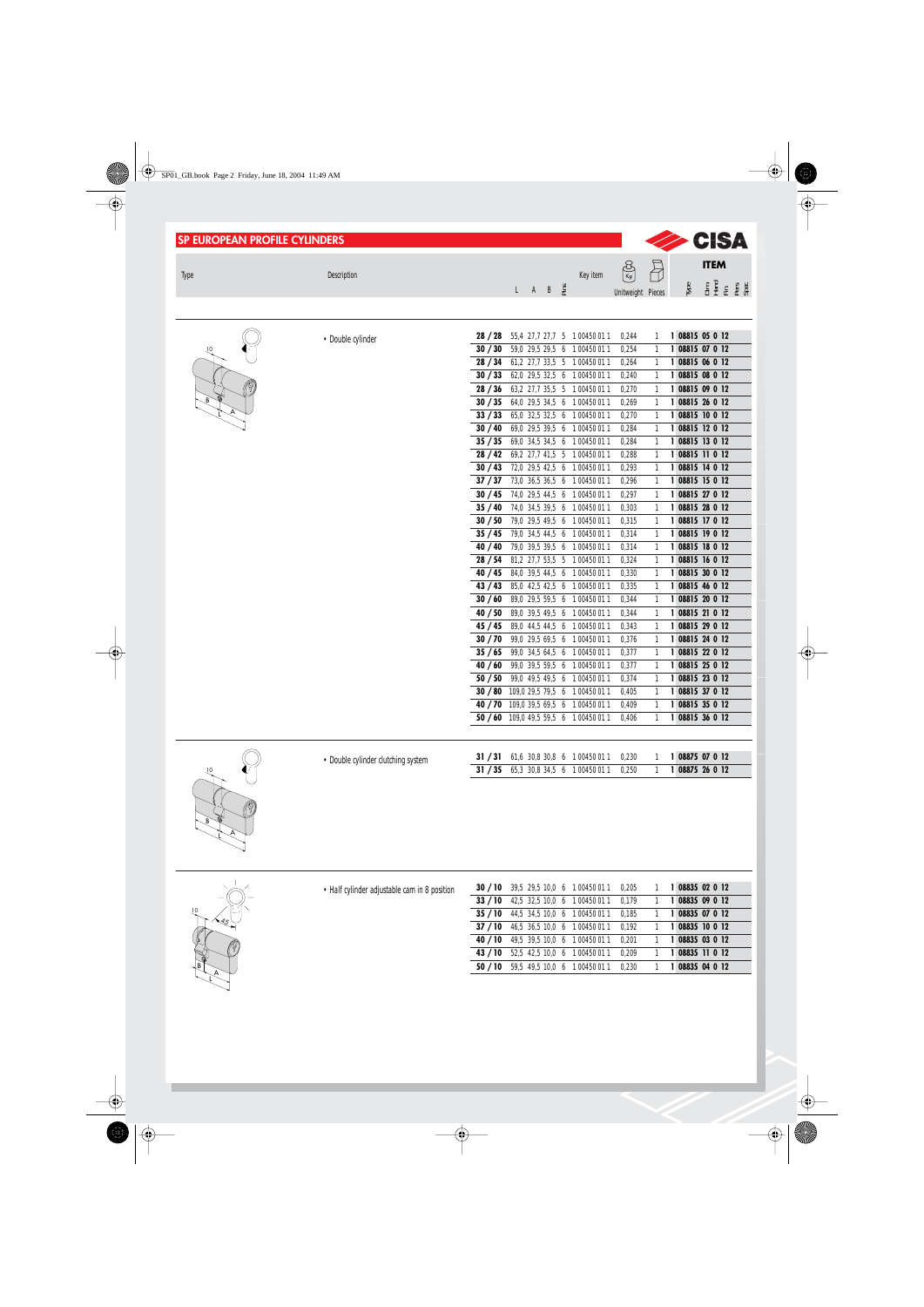| <b>SP EUROPEAN PROFILE CYLINDERS</b> |                                                               |                    |  |                                      |                                                                             |                                                 |                              | <b>SA</b> CISA                             |
|--------------------------------------|---------------------------------------------------------------|--------------------|--|--------------------------------------|-----------------------------------------------------------------------------|-------------------------------------------------|------------------------------|--------------------------------------------|
| <b>Type</b>                          | Description                                                   |                    |  | $L$ $A$ $B$ $\underset{\sim}{\cong}$ | Key item                                                                    | $\left(\frac{3}{5}\right)$<br>Unitweight Pieces | H                            | <b>ITEM</b><br><b>SHERE</b><br>SHERE & SHE |
|                                      | • Double cylinder Light bronze anodized                       | 31/23              |  |                                      | 54,0 30,8 23,2 6 1 00450 011                                                | 0,330                                           | 1                            | 1 08855 03 0 12                            |
|                                      | aluminium knob                                                | 33/27              |  |                                      | 59,5 32,5 27,0 6 1 00450 011                                                | 0,375                                           |                              | 1 08855 05 0 12                            |
|                                      |                                                               | 31 / 31            |  |                                      | 61,6 30,8 30,8 6 1 00450 011                                                | 0,340                                           | 1                            | 1 08855 04 0 12                            |
|                                      |                                                               | 31 / 33            |  |                                      | 63,3 30,8 32,5 6 1 00450 011                                                | 0,350                                           | 1                            | 1 08855 07 0 12<br>1 08855 06 0 12         |
|                                      |                                                               | 33 / 31<br>31 / 36 |  |                                      | 63,3 32,5 30,8 6 1 00450 011<br>67,1 30,8 36,3 6 1 00450 011                | 0,350<br>0,360                                  | $\mathbf{1}$<br>$\mathbf{1}$ | 1 08855 09 0 12                            |
|                                      |                                                               | 36/31              |  |                                      | 67,1 36,3 30,8 6 1 00450 011                                                | 0,360                                           | $\mathbf{1}$                 | 1 08855 10 0 12                            |
|                                      |                                                               | 31/43              |  |                                      | 73,3 30,8 42,5 6 1 00450 011                                                | 0,420                                           | $\mathbf{1}$                 | 1 08855 11 0 12                            |
|                                      |                                                               | 43/31              |  |                                      | 73,3 42,5 30,8 6 1 00450 011                                                | 0,370                                           | $\mathbf{1}$                 | 1 08855 12 0 12                            |
|                                      |                                                               | 31/50              |  |                                      | 80,8 30,8 50,0 6 1 00450 011                                                | 0,390                                           | $\mathbf{1}$                 | 1 08855 26 0 12                            |
|                                      |                                                               | 33/50              |  |                                      | 82,5 32,5 50,0 6 1 00450 011                                                | 0,450                                           | $\mathbf{1}$                 | 1 08855 29 0 12                            |
|                                      |                                                               | 43/43              |  |                                      | 85,0 42,5 42,5 6 1 00450 011                                                | 0,410                                           | $\mathbf{1}$                 | 1 08855 25 0 12<br>1 08855 27 0 12         |
|                                      |                                                               | 31/60              |  |                                      | 90,8 30,8 60,0 6 1 00450 011<br>31 / 80 110,8 30,8 80,0 6 1 00450 011       | 0,430<br>0,440                                  | 1<br>$\mathbf{1}$            | 1 08855 13 0 12                            |
|                                      |                                                               |                    |  |                                      |                                                                             |                                                 |                              |                                            |
|                                      |                                                               | 31/23              |  |                                      | 54,0 30,8 23,2 6 1 00450 011                                                | 0,240                                           | 1                            | 1 08857 03 0 12                            |
| 10                                   | • Double cylinder with thumb turn shaft                       | 33/27              |  |                                      | 59,5 32,5 27,0 6 1 00450 011                                                | 0,240                                           | 1                            | 1 08857 05 0 12                            |
|                                      | • ON REQUEST:<br>Knob                                         | 31 / 31            |  |                                      | 61,6 30,8 30,8 6 1 00450 011                                                | 0,240                                           | 1                            | 1 08857 04 0 12                            |
|                                      | -art. 1.06353.00                                              | 31/33              |  |                                      | 63,3 30,8 32,5 6 1 00450 011                                                | 0,260                                           | 1                            | 1 08857 07 0 12                            |
|                                      | -art. 1.06354.00                                              | 33 / 31            |  |                                      | 63,3 32,5 30,8 6 1 00450 011                                                | 0,260                                           | 1                            | 1 08857 06 0 12                            |
|                                      |                                                               | 33 / 33            |  |                                      | 65,0 32,5 32,5 6 1 00450 011                                                | 0,250                                           | 1                            | 1 08857 34 0 12                            |
|                                      |                                                               | 43 / 23            |  |                                      | 65,7 42,5 23,2 6 1 00450 011                                                | 0,250                                           | 1                            | 1 08857 41 0 12                            |
|                                      |                                                               | 31/36              |  |                                      | 67,1 30,8 36,3 6 1 00450 011                                                | 0,270                                           | $\mathbf{1}$                 | 1 08857 09 0 12                            |
|                                      |                                                               | 36 / 31            |  |                                      | 67,1 36,3 30,8 6 1 00450 011                                                | 0,270                                           | $\mathbf{1}$                 | 1 08857 10 0 12                            |
|                                      |                                                               | 36 / 36            |  |                                      | 72,6 36,3 36,3 6 1 00450 011                                                | 0,290                                           | $\mathbf{1}$                 | 1 08857 18 0 12                            |
|                                      |                                                               | 31/43              |  |                                      | 73,3 30,8 42,5 6 1 00450 011                                                | 0,300                                           | 1                            | 1 08857 11 0 12                            |
|                                      |                                                               | 43 / 31<br>43/36   |  |                                      | 73,3 42,5 30,8 6 1 00450 011<br>78,8 42,5 36,3 6 1 00450 011                | 0,300<br>0,310                                  | 1<br>1                       | 1 08857 12 0 12<br>1 08857 17 0 12         |
|                                      |                                                               | 31/50              |  |                                      | 80,8 30,8 50,0 6 1 00450 011                                                | 0,315                                           | $\mathbf{1}$                 | 1 08857 26 0 12                            |
|                                      |                                                               | 46 / 36            |  |                                      | 82,1 45,8 36,3 6 1 00450 011                                                | 0,320                                           | 1                            | 1 08857 33 0 12                            |
|                                      |                                                               | 33/50              |  |                                      | 82,5 32,5 50,0 6 1 00450 011                                                | 0,320                                           |                              | 1 08857 29 0 12                            |
|                                      |                                                               | 43/43              |  |                                      | 85,0 42,5 42,5 6 1 00450 011                                                | 0,330                                           | 1                            | 1 08857 25 0 12                            |
|                                      |                                                               | 31/60              |  |                                      | 90,8 30,8 60,0 6 1 00450 011                                                | 0,340                                           | 1                            | 1 08857 27 0 12                            |
|                                      |                                                               | 68/23              |  |                                      | 91,2 68,0 23,2 6 1 00450 011                                                | 0,350                                           | 1                            | 1 08857 42 0 12                            |
|                                      |                                                               | 46 / 46            |  |                                      | 91,6 45,8 45,8 6 1 00450 011                                                | 0,350                                           | 1                            | 1 08857 38 0 12                            |
|                                      |                                                               | 60/36              |  |                                      | 96,3 60,0 36,3 6 100450 011                                                 | 0,360                                           | 1                            | 1 08857 37 0 12                            |
|                                      |                                                               |                    |  |                                      | 45 / 55 99,0 44,5 54,5 6 1 00450 011<br>55 / 45 99,0 54,5 44,5 6 100450 011 | 0,370                                           | 1                            | 1 08857 31 0 12<br>1 08857 35 0 12         |
|                                      |                                                               |                    |  |                                      | 60 / 46 105,0 60,0 45,8 6 1 00450 011                                       | 0,370<br>0,385                                  | 1<br>1                       | 1 08857 40 0 12                            |
|                                      |                                                               |                    |  |                                      | 60 / 50 110,0 60,0 50,0 6 1 00450 011                                       | 0,400                                           | 1                            | 1 08857 39 0 12                            |
|                                      |                                                               |                    |  |                                      | 31 / 80 110,8 30,8 80,0 6 1 00450 011                                       | 0,410                                           | 1                            | 1 08857 13 0 12                            |
|                                      |                                                               |                    |  |                                      | 55 / 65 119,0 54,5 64,5 6 1 00450 011                                       | 0,430                                           | 1                            | 1 08857 32 0 12                            |
|                                      |                                                               |                    |  |                                      | 65 / 55 119,0 64,5 54,5 6 1 00450 011                                       | 0,430                                           | 1                            | 1 08857 36 0 12                            |
|                                      |                                                               |                    |  |                                      |                                                                             |                                                 |                              |                                            |
|                                      | • Double cylinder with adjustable thumb turn                  | 31 / 31            |  |                                      | 61,6 30,8 30,8 6 1 00450 011                                                | 0,264                                           | 1                            | 1 08887 04 0 12                            |
|                                      | shaft                                                         | 43/31              |  |                                      | 73,3 42,5 30,8 6 1 00450 011                                                | 0,310                                           | 1                            | 1 08887 12 0 12                            |
|                                      | • Can be combined with internal rose art.                     | 50/31              |  |                                      | 80,3 49,5 30,8 6 1 00450 011                                                | 0,339                                           | 1                            | 1 08887 51 0 12                            |
|                                      | 1.06458.20                                                    | 60/31              |  |                                      | 90,3 59,5 30,8 6 1 00450 011                                                | 0,370                                           | 1                            | 1 08887 30 0 12<br>1 08887 53 0 12         |
|                                      | • ON REQUEST:<br>Knob<br>-art. 1.06353.00<br>-art. 1.06354.00 | 68/31              |  |                                      | 98,8 68,0 30,8 6 1 00450 011                                                | 0,399                                           | $\mathbf{1}$                 |                                            |